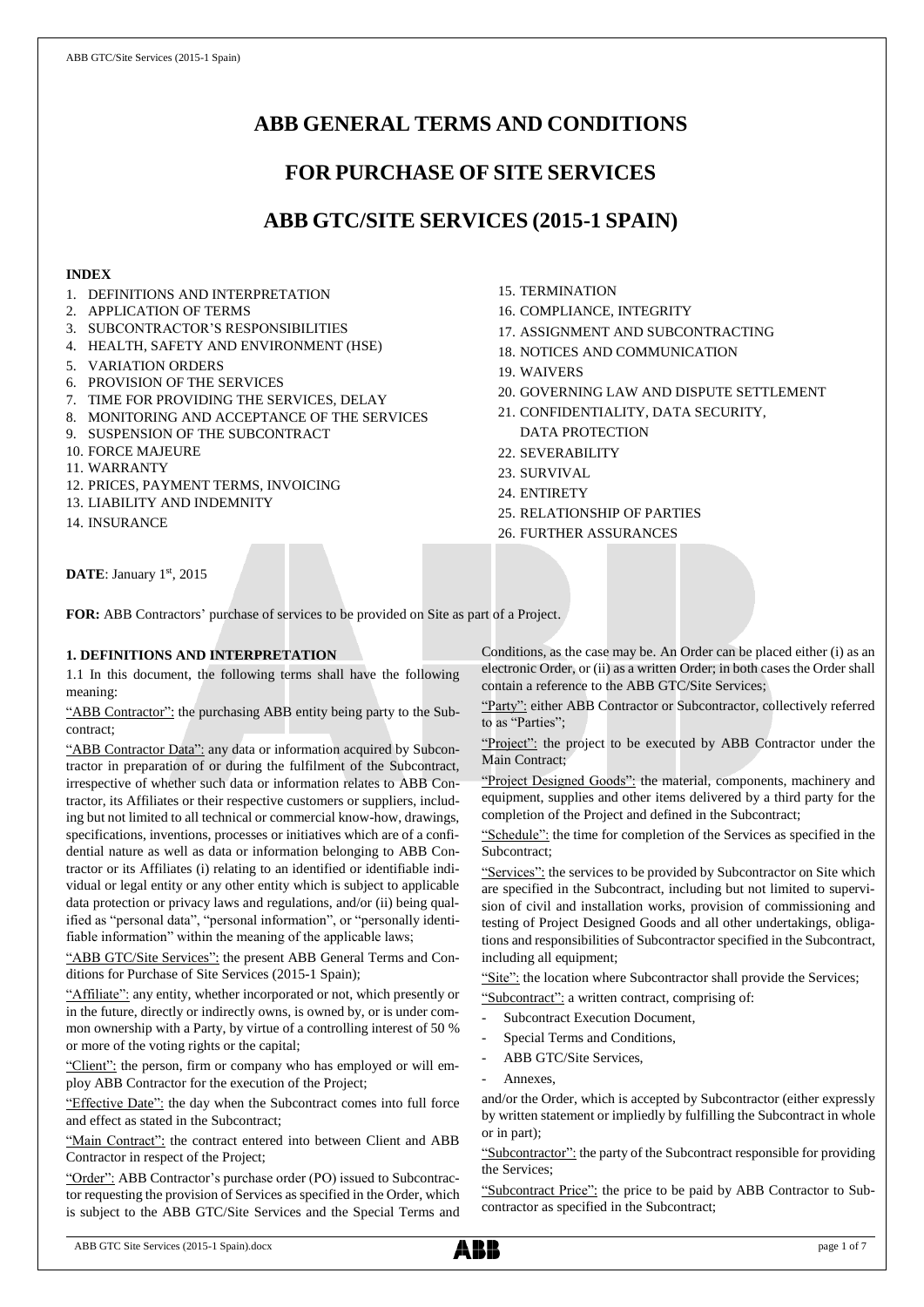"Variation Order": a change to the Subcontract such as to alter the Schedule, and to amend, to omit, to add to, or otherwise to change the Services or any parts thereof.

1.2 Unless otherwise specified in the present ABB GTC/Site Services or the Subcontract:

1.2.1 References to Clauses are to Clauses of the ABB GTC/Site Services;

1.2.2 Headings to Clauses are for convenience only and do not affect the interpretation of the ABB GTC/Site Services;

1.2.3 The use of the singular includes the plural and vice versa.

1.3 Capitalized terms used in the ABB GTC/Site Services and the Subcontract shall have the meaning and shall be interpreted in the way described under Clause 1.1 above or as otherwise expressly defined in the ABB GTC/Site Services, or the Subcontract.

## **2. APPLICATION OF TERMS**

2.1 The Subcontract, including the ABB GTC/Site Services, shall be the exclusive terms and conditions upon which ABB Contractor is willing to deal with Subcontractor, and the terms of the Subcontract, including the ABB GTC/Site Services, shall govern the contractual relationship between ABB Contractor and Subcontractor.

2.2 No terms or conditions endorsed upon, delivered with or contained in Subcontractor's quotations, acknowledgements or acceptances, specifications or similar documents will form part of the Subcontract, and Subcontractor waives any right which it otherwise might have to rely on such other terms or conditions.

2.3 Any amendment to the Subcontract or deviations from the provisions of the Subcontract shall have no effect unless expressly agreed in writing by the Parties.

## **3. SUBCONTRACTOR'S RESPONSIBILITIES**

3.1 Subcontractor shall provide the Services:

3.1.1 in accordance with the applicable laws and regulations;

3.1.2 in accordance with the quality standards stated under Clause 11.1 and further specified in the Subcontract;

3.1.3 free from defects and from any rights of third parties;

3.1.4 on the dates specified in the Schedule;

3.1.5 in the quantity specified in the Subcontract; and

3.1.6 in accordance with ABB Contractor's instructions which may be issued from time to time; and

3.1.7 by skilled, experienced and competent engineers, foremen and labour, hired in numbers necessary for the proper and timely provision of the Services.

3.2 Subcontractor shall not substitute or modify any of the Services without ABB Contractor's prior written approval.

3.3 Subcontractor shall access the Site only with ABB Contractor's prior written approval. ABB Contractor shall grant Subcontractor access to the respective portions of the Site (as may be required in accordance with the Schedule) to enable Subcontractor to perform its obligations under the Subcontract.

3.4 Subcontractor shall co-operate with ABB Contractor's request in scheduling and providing the Services to avoid conflict or interference with work provided by other contractors and third parties at Site.

3.5 Subcontractor shall co-ordinate the performance of the Services with ABB Contractor's Site management, taking into account the conditions prevailing on the Site. Subcontractor shall supply all equipment relevant to the Services to be provided and special tools of whatever kind, commissioning spares and consumables required for these Services. For the avoidance of doubt, special tools shall include all items required to work on the instrumentation and the control equipment and to install, set-up and configure the controls and transmitters provided with the Project Designed Goods. All spare parts, special tools and consumables shall become the property of ABB Contractor.

3.6 Subcontractor shall in a timely manner obtain and pay for all permits, licenses, visas and approvals necessary to allow its personnel to execute the Services in accordance with the Schedule. Personnel shall comply with particular country specific travel safety instructions and/or restrictions as provided by ABB Contractor. Subcontractor shall employ and provide sufficient number of competent and experienced personnel for the execution of the Services. Upon ABB Contractor's request Subcontractor shall remove forthwith from the Site any person who, in the opinion of ABB Contractor, misconducts or is incompetent or negligent. Any person so removed shall be replaced within fifteen (15) calendar days by a competent substitute. All costs relating to such removal shall be borne by Subcontractor. Subcontractor shall employ only persons free from contagious diseases. Subcontractor shall, if requested by ABB Contractor, perform medical examination of his employees and provide ABB Contractor with the results of such examination, unless such provision would violate applicable laws.

3.7 Subcontractor shall satisfy itself as to the specifics of the Site, and all aspects thereof insofar as they affect the execution of the Services. Subcontractor shall also satisfy itself as to the means of access to the Site, the accommodation which may be required, the extent and nature of work and materials necessary for execution and completion of the Services, and whether Subcontractor has reasonably considered all such aspects in the Subcontract Price.

3.8 ABB Contractor may request Subcontractor to nominate and use a local sub-supplier to provide Services in the country of Site and to enter into the respective supply agreement with such sub-supplier. If Subcontractor nominates a sub-supplier for this purpose, Subcontractor warrants and undertakes to ABB Contractor that Subcontractor will coordinate its respective duties and obligations with the duties and obligations of that sub-supplier. Subcontractor will also ensure that Subcontractor and its sub-supplier jointly provide the supervision of the installation, commissioning of the Project Designed Goods and perform all work incidental thereto and/or otherwise necessary to ensure that the Project Designed Goods are completed and operational in accordance with the Subcontract.

3.9 Subcontractor shall be responsible for any activities performed by its employees in relation to the Subcontract, and in particular the following shall apply:

3.9.1 Subcontractor assumes full and exclusive responsibility for any accident or occupational disease occurred to its employees in relation to the performance of the Subcontract.

3.9.2 It is expressly agreed that the Subcontract does not imply any employment relationship between ABB Contractor and Subcontractor, or between ABB Contractor and Subcontractor's employees assigned to the execution of the Subcontract. ABB Contractor shall remain free of any direct or indirect responsibility or liability for labour, social security or taxes with respect to Subcontractor and its employees assigned to the performance of the Subcontract.

3.9.3 Subcontractor shall hire in its own name all employees required to perform effectively the Subcontract, who shall under no circumstances act as ABB Contractor's employees.

3.9.4 Subcontractor shall be solely and exclusively responsible for any claims and/or lawsuits filed by its employees and – unless caused by ABB Contractor's gross negligence or intentional act – hold ABB Contractor entirely safe and harmless from such claims and/or lawsuits. Subcontractor undertakes to voluntarily appear in court, recognizing its status as sole and exclusive employer, and to provide ABB Contractor with any and all requested documentation necessary to ensure proper legal defence of ABB Contractor in court.

3.9.5 ABB Contractor is authorized to make any payments due to Subcontractor's employees performing the Subcontract, in order to avoid lawsuits. Such payments may be made through withholding Subcontractor's credits, through offsetting or in any other way. Subcontractor shall provide any support requested by ABB Contractor with regard to such payments and indemnify ABB Contractor for any payments made.

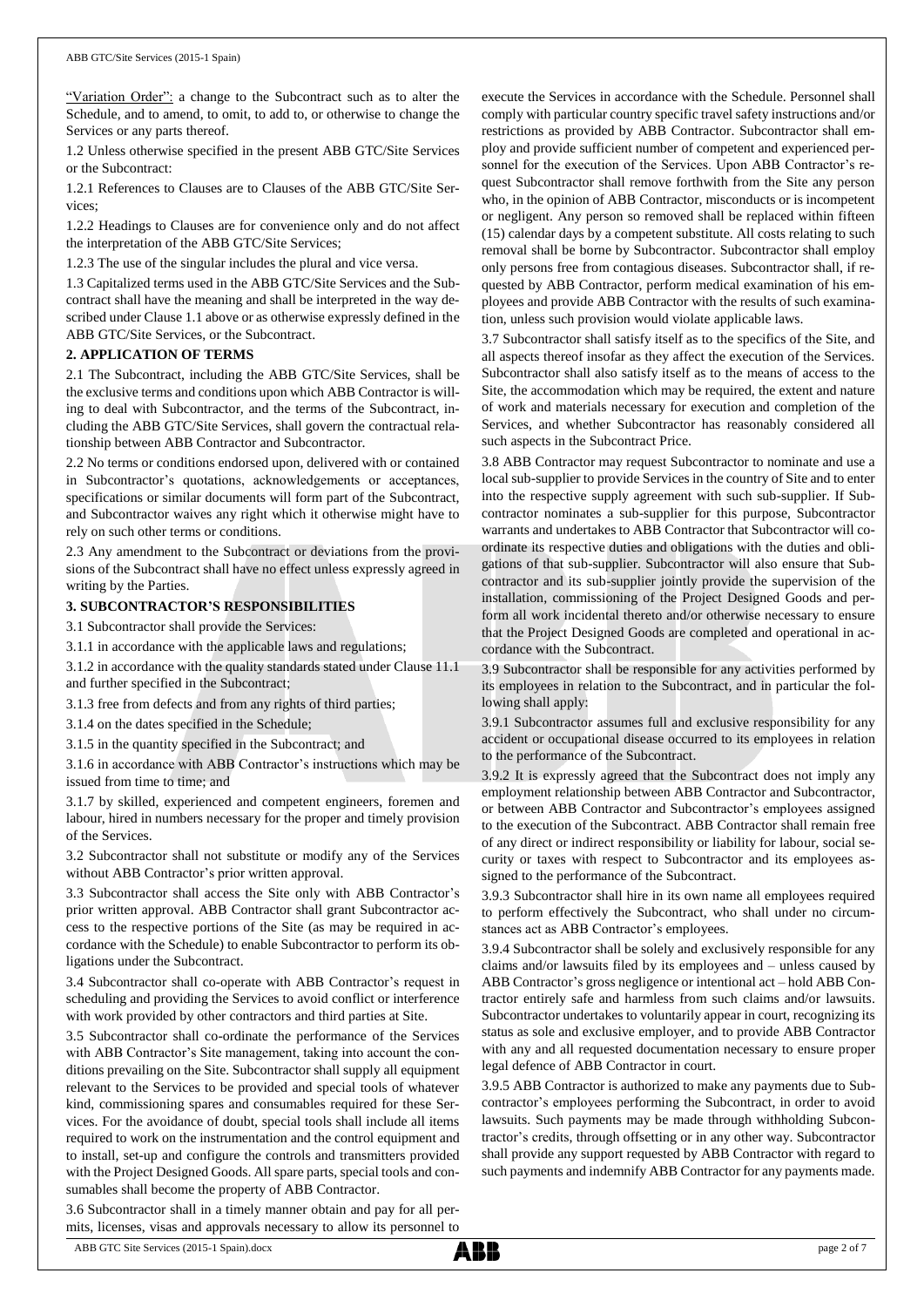## **4. HEALTH, SAFETY AND ENVIRONMENT (HSE)**

4.1 Subcontractor shall comply and ensure compliance by any of its employees and subcontractors with all applicable laws relating to HSE throughout the performance of the Subcontract.

4.2 Subcontractor shall comply with (i) ABB Contractor's HSE instructions for the Site and ABB's Code of Practice for Safe Working (as referred to in the Special Terms and Conditions), (ii) Client's instructions concerning HSE at Site and (iii) applicable industry standards and good engineering practice.

4.3 Subcontractor shall ensure that all its personnel, and its subcontractors' personnel, working on Site shall have received relevant training and induction before being allowed to work on Site. Subcontractor shall immediately remove from Site any person who, in ABB Contractor's opinion, fails to comply with the provisions of the relevant legislation, regulations and rules as appropriate or such other HSE legislation, which from time to time may be in force.

4.4 Subcontractor shall be solely responsible for the health and safety of all its employees and subcontractors at Site and shall immediately advise ABB Contractor and the relevant authority, if so required, of the occurrence of any accident, incident or near-miss on or about the Site or otherwise in connection with the provision of the Services. Within twenty four (24) hours after the occurrence of any such accident, incident or near-miss, Subcontractor shall furnish ABB Contractor with a written report, which shall be followed within fourteen (14) calendar days by a final report. Subcontractor shall also provide such a report to the appropriate authority when required. This procedure shall not relieve Subcontractor from the full responsibility to protect persons and property, and from its liability for damages.

4.5 Subcontractor shall notify ABB Contractor of all hazardous materials (as such term is defined in applicable laws or regulations) to be used for the commissioning and/or testing of the Project Designed Goods. Subcontractor shall furnish ABB Contractor with copies of all applicable material safety data sheets and provide any appropriate special handling instructions no later than ten (10) calendar days prior to the provision of the Services.

## **5. VARIATION ORDERS**

ABB Contractor may issue, in the standard form provided in the Annexes, Variation Orders to Subcontractor to alter the Schedule, to amend, omit, add to, or otherwise change the Services or any parts thereof. Subcontractor shall carry out such Variation Orders only upon receipt of written Variation Order and continue to be bound by the provisions of the Subcontract. The value of each Variation Order shall then be added to or deducted from the Subcontract Price, as appropriate; agreed unit prices shall continue to apply. The Variation Order shall, as the case may be, express the amount of time by virtue of which the Schedule shall be shortened or extended. Subcontractor shall not postpone or delay the performance of a Variation Order on the grounds of dispute, or that it is subject to acceptance by Subcontractor, or agreeing to the value amount, and/or time extension to Schedule.

#### **6. PROVISION OF THE SERVICES**

6.1 Subcontractor shall provide the Services and meet the Schedule both as specified in the Subcontract. Partial performance is not accepted unless confirmed or requested by ABB Contractor in writing.

6.2 Subcontractor shall submit for ABB Contractor's approval a detailed execution plan (including agreed milestones as specified in the Subcontract) for the performance of the Subcontract and shall assist ABB Contractor with regard to the scheduling and planning process, and cooperate with ABB Contractor in all respects of the Subcontract scheduling and planning.

6.3 Unless requested otherwise, Subcontractor shall at least monthly in the form requested by ABB Contractor, report the status of the provision of the Services. Subcontractor shall anticipate that the Services may be interfered with or incidentally delayed from time to time due to concurrent performance of work by others. The report shall be provided to ABB Contractor within five (5) calendar days from the end of the month covered by the report. If the provision of the Services or any part thereof is behind the Schedule, Subcontractor shall submit in writing a recovery plan specifying its activities for reaching compliance with the Schedule. Upon ABB Contractor's request, Subcontractor shall provide ABB Contractor at any time with all information regarding the provision of the Services. ABB Contractor shall have the right to withhold payments under the Subcontract if Subcontractor fails to submit any of the reports.

6.4 Subcontractor must indicate latest at the time of acceptance of the Subcontract the customs tariff numbers of the country of consignment and the countries of origin for all Services. For controlled Services, the relevant national export control numbers must be indicated and, if the Services are subject to U.S. export regulations, the U.S. Export Control Classification Numbers (ECCN) or classification numbers of the International Traffic In Arms Regulations (ITAR) must be specified. Proofs of preferential origin as well as conformity declarations and marks of the country of consignment or destination are to be submitted without being requested; certificates of origin upon request.

#### **7. TIME FOR PROVIDING THE SERVICES, DELAY**

7.1 If Subcontractor does not comply with the Schedule, ABB Contractor reserves the right to instruct Subcontractor in writing to expedite its performance under the Subcontract. Subcontractor shall take such measures (in accordance with ABB Contractor's instructions) as required for acceleration of progress so as to complete the provision of the Services, or the relevant part thereof, on time. Subcontractor shall not be entitled to any additional payment for taking such steps to accelerate the work to meet the Schedule. Subcontractor shall notify ABB Contractor in writing within twenty four (24) hours of the occurrence and cause of any delay and also to make every effort to minimise or mitigate the costs or the consequences of such delay.

7.2 If Subcontractor fails to provide the Services in accordance with the Schedule, Subcontractor shall pay to ABB Contractor liquidated damages for this default. The liquidated damages shall be payable at a rate specified in the Subcontract. Subcontractor shall pay the liquidated damages upon written demand or upon receipt of an invoice from ABB Contractor. The amount of liquidated damages may be deducted by ABB Contractor from any payments due or which may become due to Subcontractor prejudice to any other recovery method. The payment of such liquidated damages shall not relieve Subcontractor from any of its obligations and liabilities under the Subcontract.

7.3 If the delay in providing the Services is such that ABB Contractor is entitled to maximum liquidated damages and if the Services are still not provided, ABB Contractor may in writing demand provision of the Services within a final reasonable period which shall not be less than one week.

7.4 If Subcontractor does not provide the Services within such final period and this is not due to any circumstance for which ABB Contractor is responsible, then ABB Contractor reserves the right to:

7.4.1 terminate the Subcontract pursuant to Clause 15 (Termination);

7.4.2 refuse any subsequent provision of the Services which Subcontractor attempts to make;

7.4.3 recover from Subcontractor any costs or expenditure incurred by ABB Contractor in obtaining the services in substitution from another Subcontractor;

7.4.4 claim in addition to liquidated damages under Clause 7 for any additional costs, losses or damages incurred whatsoever by ABB Contractor which are reasonably attributable to Subcontractor's failure to comply with the Subcontract.

7.5 ABB Contractor shall also have the right to terminate the Subcontract by notice in writing to the Subcontractor, if it is clear from the circumstances that there will occur a delay in providing the Services which under Clause 7 would entitle ABB Contractor to maximum liquidated damages.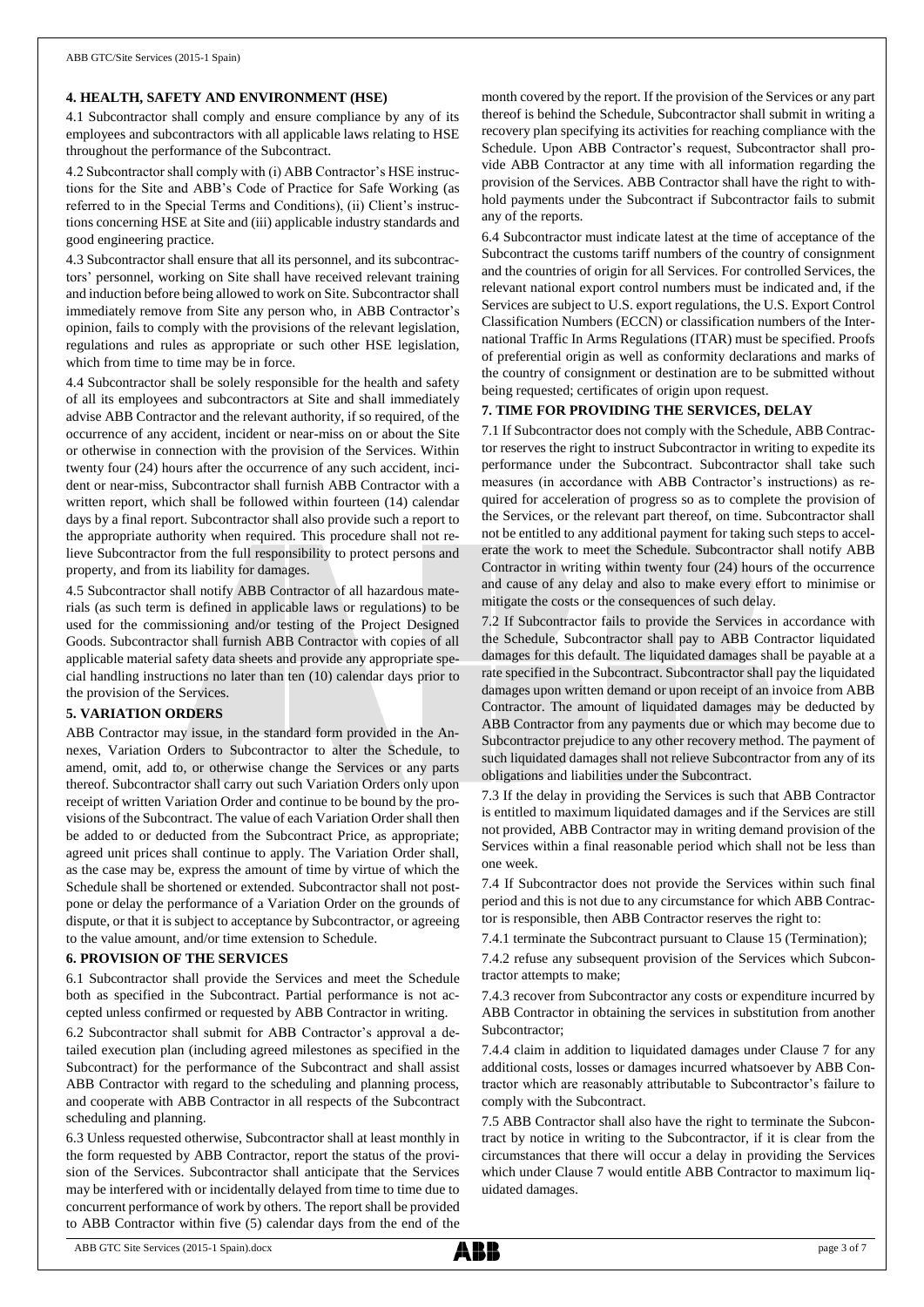## **8. MONITORING AND ACCEPTANCE OF THE SERVICES**

8.1 Subcontractor shall allow ABB Contractor and/or its authorised representatives to monitor the provision of the Services at any time.

8.2 Notwithstanding any monitoring, Subcontractor shall remain fully responsible for the Services' compliance with the Order. This applies whether or not ABB Contractor has exercised its right of monitoring and shall not limit Subcontractor's obligations under the Order. For the avoidance of doubt, monitoring of Services by ABB Contractor Customer and/or its authorised representatives shall in no event exempt Subcontractor from or limit Subcontractor's warranties or liability in any way.

8.3 ABB Contractor shall not be deemed to have accepted any Services until it has had a reasonable time to review them following completion or, in the case of a defective performance, until a reasonable time after such defective performance has become apparent. Such reasonable time period shall be determined by the specifics of the Services, the defective performance and the circumstances of the provision of the Services.

#### **9. SUSPENSION OF THE SUBCONTRACT**

9.1 ABB Contractor shall have the right to suspend performance of the Subcontract at any time for convenience for a period of 90 calendar days in the aggregate without any compensation to Subcontractor. In case the suspension extends beyond 90 calendar days, Subcontractor shall be compensated by ABB Contractor for the direct and reasonable incurred costs of such suspension, such as cost of protection, storage and insurance. The agreed time for performance of the Subcontract or the concerned part thereof shall be extended by the time period of the suspension.

9.2 If the suspension of the Subcontract is caused or requested by Client, Subcontractor shall be entitled only to a compensation as specified in the Subcontract and to the extent paid by Client.

9.3 Subcontractor shall suspend the performance of the Subcontract or any part thereof, including postponing the provision of the Services, for such times and in such manner as ABB Contractor considers necessary (i) for proper HSE or execution of the Subcontract, or (ii) due to any default by Subcontractor, in which case Subcontractor shall bear all costs and be liable for the delay arising from such suspension.

9.4 Subcontractor shall have no right to suspend performance of the **Subcontract.** 

## **10. FORCE MAJEURE**

10.1 Neither Party shall be liable for any delay in performing or for failure to perform its obligations under the Subcontract if the delay or failure results from an event of "Force Majeure", provided that the affected Party serves notice to the other Party within five (5) calendar days from occurrence of the respective event of Force Majeure.

10.2 "Force Majeure" means the occurrence of any event which is unforeseeable and beyond the control of the Party affected that results in the failure or delay by such Party of some performance under the Subcontract, in full or part. Each Party shall use its reasonable endeavours to minimise the effects of any event of Force Majeure.

## **11. WARRANTY**

11.1 Subcontractor warrants that the Services:

11.1.1 comply with the Subcontract, including but not limited to any specification as stipulated in the Subcontract, and with good engineering practices;

11.1.2 are fit for the particular purpose of the Project, whether expressly or impliedly made known to Subcontractor in the Subcontract;

11.1.3 are free from defects; and

11.1.4 comply with Clauses 3.1.1 and 16 (Compliance, Integrity).

11.2 The warranty period shall be thirty six (36) months from acceptance of the Services.

11.3 In the event of a breach of warranty, the entire warranty period of Clause 11.2 shall be restarted upon Client's and/or ABB Contractor's written confirmation the Services are no longer defective.

11.4 In case of non-compliance with the warranty provided under this Clause 11, ABB Contractor shall be entitled to enforce one or more of the following remedies at Subcontractor's own expense and risk:

11.4.1 to give Subcontractor the opportunity to carry out any additional work necessary to ensure that the terms and conditions of the Subcontract are fulfilled within twenty (20) calendar days from ABB Contractor's notice;

11.4.2 to carry out (or to instruct a third party to carry out) any additional work necessary to make the Services comply with the Subcontract;

11.4.3 to obtain from Subcontractor prompt replacement of the noncompliant Services by other Services conforming with the Subcontract; 11.4.4 to refuse to accept any further provision of the Services, but without exemption from Subcontractor's liability for the defective Services;

11.4.5 to claim such costs and damages as may have been sustained by ABB Contractor as a result of Subcontractor's breach or failure;

11.4.6 to terminate the Subcontract in accordance with Clause 15.1.

11.5 The rights and remedies available to ABB Contractor and contained in the Subcontract are cumulative and are not exclusive of any rights or remedies available under warranty, at law or in equity.

## **12. PRICES, PAYMENT TERMS, INVOICING**

12.1 The Subcontract Price shall be deemed to cover the fulfilment by Subcontractor of all its obligations under the Subcontract and include the costs of the Services specified and the costs for everything, including but not limited to supervision, fees, taxes, duties, transportation, profit, overhead, licences, permits, and travel, whether indicated or described or not, which is necessary for the provision of the Services.

12.2 The prices stipulated in the Subcontract are fixed unless otherwise provided in a Variation Order.

12.3 The payment terms and the applicable procedures shall be specified in the Subcontract.

12.4 Subcontractor shall submit invoices complying with Subcontractor's and ABB Contractor's applicable local mandatory law, generally accepted accounting principles and ABB Contractor requirements set forth in the Subcontract, which shall contain the following minimum information: Subcontractor name, address and reference person including contact details (telephone, e-mail etc.); invoice date; invoice number; Order number (same as stated in the Order); Subcontractor number (same as stated in the Order); address of ABB Contractor; quantity; specification of Services supplied; price (total amount invoiced); currency; tax or VAT amount; tax or VAT number; Authorized Economic Operator and/or Approved Exporter Authorization number and/or other customs identification number, if applicable.

12.5 Invoices shall be accompanied by interim release of liens or privileges and shall be issued to ABB Contractor as stated in the Subcontract. Invoices shall be sent to the invoice address specified in the Subcontract. The submission of an invoice shall be deemed to be a confirmation by Subcontractor that it has no additional claims, except as may already have been submitted in writing, for anything that has occurred up to and including the last day of the period covered by such invoice.

12.6 Subcontractor shall make payment in due time for all equipment and labour used in, or in connection with, the performance of the Subcontract in order to avoid the imposition of any lien or privilege against any portion of the Services and/or the Project. In the event of the imposition of any such lien or privilege by any person who has supplied any such equipment or labour, or by any other person claiming by, through or under Subcontractor, Subcontractor shall, at its own expense, promptly take any and all action as may be necessary to cause such lien or privilege to be released or discharged. Subcontractor shall furnish satisfactory evidence, when requested by ABB Contractor, to verify compliance with the above. In the alternative, ABB Contractor may pay to release the lien and withhold such amounts from Subcontractor.

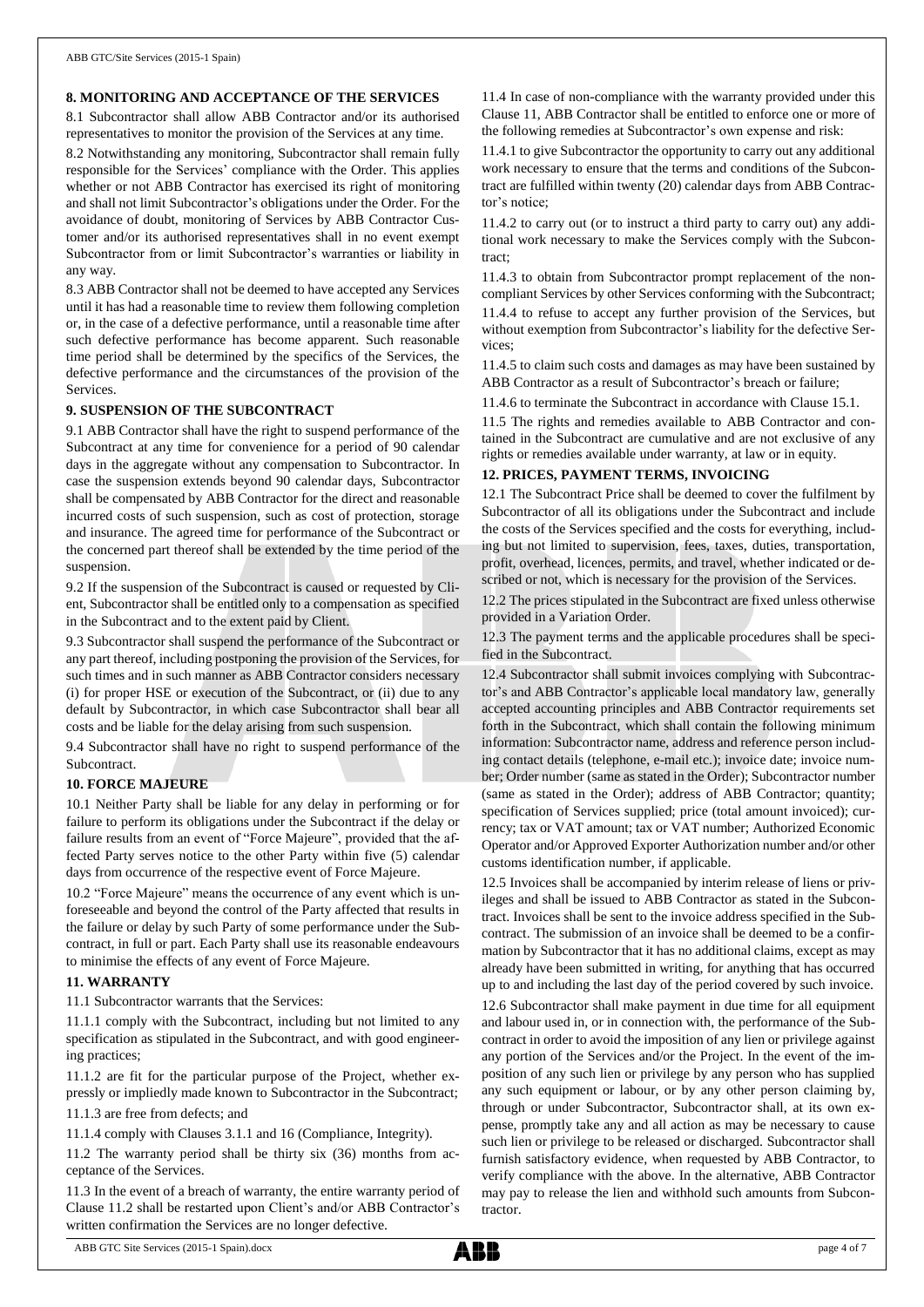12.7 ABB Contractor shall have the right to withhold the whole or part of any payment to Subcontractor which, in the opinion of ABB Contractor, is necessary for protection of ABB Contractor from loss on account of claims against Subcontractor, or failure by Subcontractor to make due payments to its sub-suppliers or employees, or not having paid taxes, dues and social insurance contributions. ABB Contractor reserves the right to set off such amount owed to Subcontractor, or withhold payment for Services not provided in accordance with the Subcontract. However, Subcontractor shall not be entitled to set off any amounts owed by ABB Contractor to Subcontractor, unless prior approval has been granted by ABB Contractor in writing.

## **13. LIABILITY AND INDEMNITY**

13.1 Subcontractor shall indemnify ABB Contractor against all liabilities, losses, damages, injuries, cost, expenses, actions, suits, claims, demands, charges or expenses whatsoever arising in connection with death or injury suffered by persons employed by Subcontractor or any of its sub-suppliers.

13.2 Without prejudice to applicable mandatory law or unless otherwise agreed between the Parties, Subcontractor shall compensate/indemnify ABB Contractor and Client for all liabilities, losses, damages, injuries, cost, actions, suits, claims, demands, charges or expenses whatsoever arising out of or in connection with the performance of the Subcontract and/or the Services (i) for Subcontractor's breaches of the Subcontract, and (ii) for any claim made by a third party (including employees of Subcontractor) against ABB Contractor in connection with the Services and to the extent that the respective liability, loss, damage, injury, cost or expense was caused by or arises from acts or omissions of Subcontractor and/or from the Services.

13.3 Subcontractor shall be responsible for the acts, omissions, defaults, negligence or obligations of any of its sub-suppliers, its agents, servants or workmen as fully as if they were the acts, omissions, defaults, negligence or obligations of Subcontractor.

13.4 ABB Contractor reserves the right to set off any indemnity/liability claims under the Subcontract against any amounts owed to Subcontractor.

13.5 For any indemnity obligations, Subcontractor shall defend ABB Contractor at its cost against any third party claims upon ABB Contractor's request.

#### **14. INSURANCE**

14.1 Subcontractor shall maintain as required in the Special Terms and Conditions and at its expense with reputable and financially sound insurers acceptable to ABB Contractor the following type of insurances: professional liability insurance, public liability insurance, statutory worker's compensation/employer's liability insurance.

14.2 All insurance policies shall be endorsed to include ABB Contractor as additional insured and provide a waiver of insurer's right of subrogation in favour of ABB Contractor. Subcontractor shall no later than Effective Date provide to ABB Contractor certificates of insurance covering such policies as well as confirmation that premiums have been paid. Subcontractor shall also provide upon ABB Contractor's request copies of such insurance policies.

14.3 In case of loss and damage related to the covers in Clause 14, any and all deductibles shall be for Subcontractor's account.

14.4 Subcontractor shall furnish notice to ABB Contractor within thirty (30) calendar days of any cancellation or non-renewal or material change to the terms of any insurance.

14.5 All Subcontractor policies (except worker's compensation/employer's liability) shall be considered primary insurance and any insurance carried by ABB Contractor shall not be called upon by Subcontractor's insurers to contribute or participate on the basis of contributing, concurrent, double insurance or otherwise.

14.6 Should Subcontractor fail to provide insurance certificates and maintain insurance according to Clause 14, ABB Contractor shall have the right to procure such insurance cover at the sole expense of Subcontractor.

14.7 Any compensation received by Subcontractor shall be applied towards the replacement and/or restoration of the Services.

14.8 Nothing contained in this Clause 14 shall relieve Subcontractor of any liability under the Subcontract or any of its obligations to make good any loss or damage. The insured amounts can neither be considered nor construed as a limitation of liability.

### **15. TERMINATION**

15.1 Without prejudice to any other rights or remedies to which ABB Contractor may be entitled, ABB Contractor may terminate the Subcontract in the event that:

15.1.1 Subcontractor commits a breach of its obligations under the Subcontract, and fails to remedy that breach within ten (10) calendar days (unless otherwise stated under the Subcontract) of receiving written notice from ABB Contractor requiring its remedy; or

15.1.2 subject to Clause 7.3, the maximum amount of liquidated damages payable by Subcontractor is reached, or, subject to Clause 7.5, it is clear from the circumstances that a delay will occur in providing the Services which would entitle ABB Contractor to maximum liquidated damages; or

15.1.3 Subcontractor fails to provide, in response to demand by ABB Contractor, adequate assurance of Subcontractor's future performance, whereby ABB Contractor shall be the sole judge of the adequacy of said assurance; or

15.1.4 Subcontractor ceases, or threatens to cease, performing a substantial portion of its business, whether voluntarily or involuntarily, that has or will have an adverse effect on Subcontractor's ability to perform its obligations under the Subcontract; or

15.1.5 any representation or warranty made by Subcontractor in the Subcontract is not true, or inaccurate and if such lack of truth or accuracy would reasonably be expected to result in an adverse impact on ABB Contractor, unless cured within ten (10) calendar days after the date of written notice of such lack; or

15.1.6 there is a change of control of Subcontractor.

15.2 Upon termination according to Clause 15.1, ABB Contractor shall be entitled to reclaim all sums which ABB Contractor has paid to Subcontractor under the Subcontract and to claim compensation for any costs, losses or damages incurred whatsoever in connection with such termination.

15.3 Upon termination according to Clause 15.1, ABB Contractor may complete the Subcontract or employ other suppliers to complete the Subcontract. Any such work shall be performed at Subcontractor's risk and expense.

15.4 Upon termination according to Clause 15.1, ABB Contractor shall have the right to enter into, and Subcontractor shall undertake to assign, any agreements with Subcontractor's sub-suppliers. Any costs related to such assignments of agreements with sub-suppliers from Subcontractor to ABB Contractor shall be for the account of Subcontractor.

15.5 ABB Contractor has the right to terminate the Subcontract or parts of the Subcontract without cause at any time with immediate effect at its sole discretion by written notice to Subcontractor. Upon receipt of such notice Subcontractor shall stop all provision of the Services and performance of the Subcontract unless otherwise directed by ABB Contractor. ABB Contractor shall pay Subcontractor for the Services provided. Subcontractor shall have no further claim for compensation due to such termination. Claims for compensation of loss of anticipated profits are excluded.

15.6 In case the Main Contract is terminated for reasons other than Subcontractor's performance and if ABB Contractor, as a result thereof, terminates the Subcontract, compensation to be paid to Subcontractor shall correspond to the compensation paid by Client to ABB Contractor for the respective part of the Subcontract.

15.7 On termination of the Subcontract, Subcontractor shall immediately deliver to ABB Contractor all copies of information or data pro-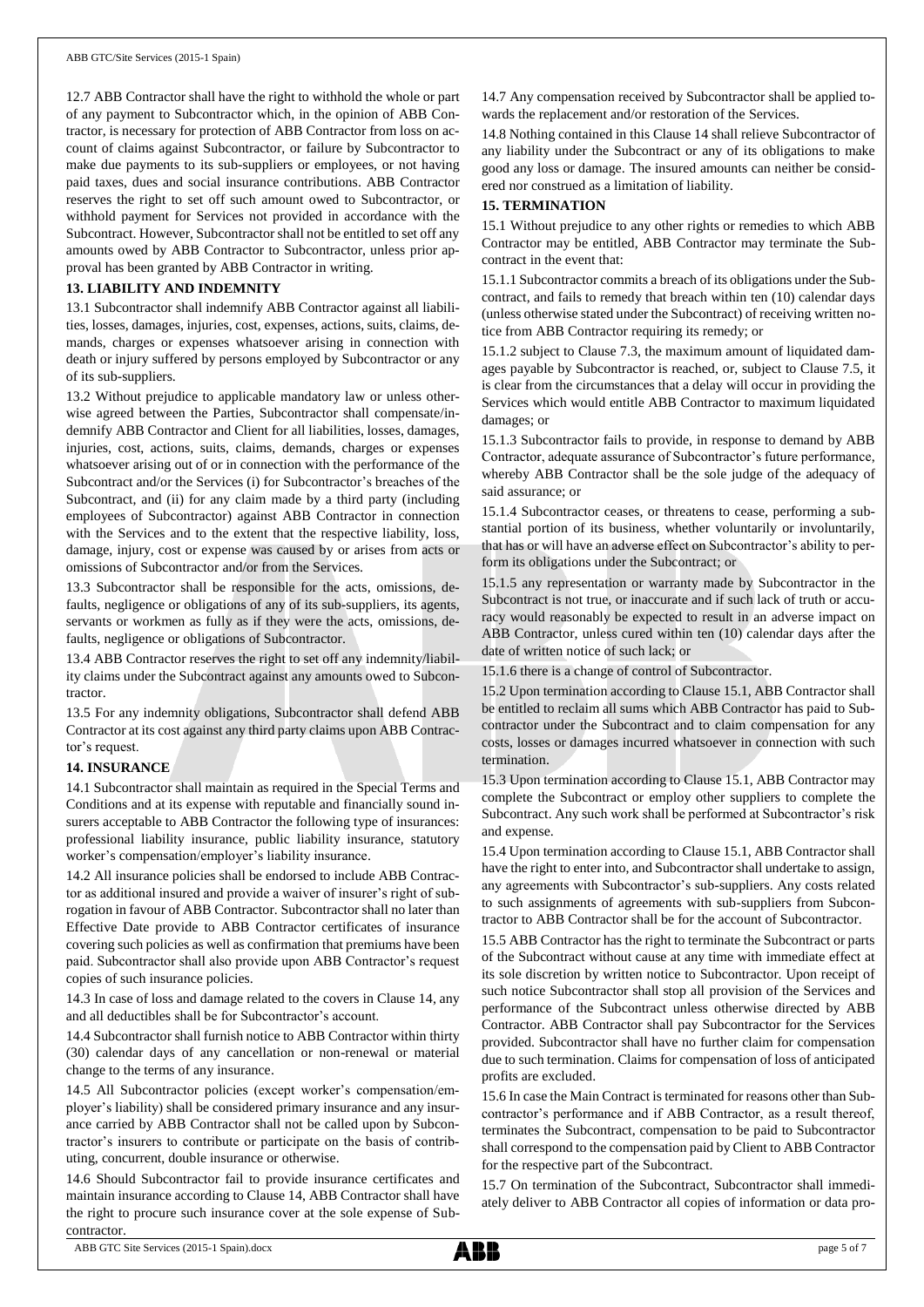vided by ABB Contractor to Subcontractor for the purposes of the Subcontract. Subcontractor shall certify to ABB Contractor that Subcontractor has not retained any copies of such information or data.

15.8 On termination of the Subcontract, Subcontractor shall immediately deliver to ABB Contractor all specifications, programs and other information, data, and Subcontractor Documentation regarding the Services which exist in any form whatsoever at the date of such termination, whether or not then complete.

15.9 Termination of the Subcontract, however arising, shall not affect or prejudice the accrued rights of the Parties as at termination, or the continuation of any provision expressly stated to survive, or implicitly surviving, termination.

## **16. COMPLIANCE, INTEGRITY**

16.1 Subcontractor shall provide the Services in compliance with all relevant legislation, laws, rules, regulations, and codes of practice, guidance and other requirements of any relevant government or governmental agency. To the extent that such regulations are advisory rather than mandatory, the standard of compliance to be achieved by Subcontractor shall be in compliance with the generally accepted best practice of the relevant industry.

16.2 Subcontractor must comply with the ABB Lists of Prohibited and Restricted Substances and with the reporting and other requirements regarding Conflict Minerals made available under **[www.abb.com](http://www.abb.com/) – Supplying – Material Compliance** or otherwise and shall provide ABB Contractor with respective documents, certificates and statements if requested. Any statement made by Subcontractor to ABB Contractor (whether directly or indirectly, e. g. where applicable via the ABB Supplier Registration and Pre-Qualification System) with regard to materials used for or in connection with the Services will be deemed to be a representation under the Subcontract.

16.3 Subcontractor represents and warrants that it is knowledgeable with, and is and will remain in full compliance with all applicable trade and customs laws, regulations, instructions, and policies, including, but not limited to, securing all necessary clearance requirements, proofs of origin, export and import licenses and exemptions from, and making all proper filings with appropriate governmental bodies and/or disclosures relating to the provision of services, the release or transfer of goods, hardware, software and technology to non U.S. nationals in the U.S., or outside the U.S., the release or transfer of technology and software having U.S. content or derived from U.S. origin software or technology.

16.4 No material or equipment included in or used for the Services shall originate from any company or country listed in any relevant embargo issued by the authority in the country where the Services shall be used or an authority otherwise having influence over the equipment and material forming part of the Services. If any of the Services are or will be subject to export restrictions, it is Subcontractor's responsibility to promptly inform ABB Contractor in writing of the particulars of such restrictions.

16.5 Both Parties warrant that each will not, directly or indirectly, and that each has no knowledge that the other Party or any third parties will, directly or indirectly, make any payment, gift or other commitment to its customers, to government officials or to agents, directors and employees of each Party, or any other party in a manner contrary to applicable laws (including but not limited to the U. S. Foreign Corrupt Practices Act and, where applicable, legislation enacted by member states and signatories implementing the OECD Convention Combating Bribery of Foreign Officials), and shall comply with all relevant laws, regulations, ordinances and rules regarding bribery and corruption. Nothing in the Subcontract shall render either Party or any of its Affiliates liable to reimburse the other for any such consideration given or promised.

16.6 Subcontractor herewith acknowledges and confirms that Subcontractor has received a copy of ABB's Code of Conduct and ABB's Supplier Code of Conduct or has been provided information on how to access both ABB Codes of Conduct online under **[www.abb.com/Integ](http://www.abb.com/Integrity)[rity](http://www.abb.com/Integrity)**. Subcontractor is obliged and agrees to perform its contractual obligations in accordance with both ABB Codes of Conduct, including but without limitation to all employment, health, safety and environmental requirements specified therein and under [www.abb.es](http://www.abb.es/) – ABB en España – Portal de Proveedores.

16.7 Any violation of an obligation contained in this Clause 16 shall be a material breach of the Subcontract. Either Party's material breach shall entitle the other Party to terminate the Subcontract with immediate effect and without prejudice to any further right or remedies under such Subcontract or applicable law.

16.8 Notwithstanding anything to the contrary contained in the Subcontract, Subcontractor shall, without any limitations, indemnify and hold harmless ABB Contractor from and against any liabilities, claim, proceeding, action, fine, loss, cost or damages arising out of or relating to any such violation of the above mentioned obligations and the termination of the Subcontract, or arising from export restrictions concealed by Subcontractor. With respect to export restrictions solely attributable to ABB Contractor's use of the Services, the now said commitment shall only apply to the extent Subcontractor has knowledge of or reasonably should have been aware of such use.

## **17. ASSIGNMENT AND SUBCONTRACTING**

17.1 Subcontractor shall neither novate nor assign, subcontract, transfer, nor encumber the Subcontract nor any parts thereof (including any monetary receivables from ABB Contractor) without prior written approval of ABB Contractor.

17.2 ABB Contractor may at any time assign, novate, encumber, subcontract or deal in any other manner with all or any of its rights or obligations under the Subcontract.

## **18. NOTICES AND COMMUNICATION**

Any notice shall (unless otherwise agreed upon) be given in the language of the Subcontract by sending the same by registered mail, courier, fax or by e-mail to the address of the relevant Party as stated in the Subcontract or to such other address as such Party may have notified in writing to the other for such purposes. E-mail and fax notices expressly require written confirmation issued by the receiving Party. Electronic read receipts may not under any circumstances be deemed as confirmation of notice. Electronic signatures shall not be valid, unless expressly agreed in writing by duly authorised representatives of the Parties.

## **19. WAIVERS**

Failure to enforce or exercise, at any time or for any period, any term of the applicable ABB GTC/Site Services or the Subcontract does not constitute, and shall not be construed as, a waiver of such term and shall not affect the right later to enforce such term or any other term herein contained.

## **20. GOVERNING LAW AND DISPUTE SETTLEMENT**

20.1 The Subcontract shall be governed by and construed in accordance with the laws of the country (and/or the state, as applicable) of ABB Contractor's legal registration, however under exclusion of its conflict of law rules and the United Nations Convention on International Sale of Goods.

20.2 For domestic dispute resolution matters, whereby ABB Contractor and Subcontractor are registered in the same country, any dispute or difference arising out of or in connection with the Subcontract, including any question regarding its existence, validity or termination or the legal relationships established by the Subcontract, which cannot be settled amicably or by mediation, shall be submitted to the jurisdiction of the competent courts at the place of ABB Contractor's registration, unless other courts or arbitration are agreed in writing between the Parties.

20.3 For cross border dispute resolution matters, whereby ABB Contractor and Subcontractor are registered in different countries, unless agreed otherwise in writing between the Parties, any dispute or difference arising out of or in connection with the Subcontract, including any question regarding its existence, validity or termination or the legal re-